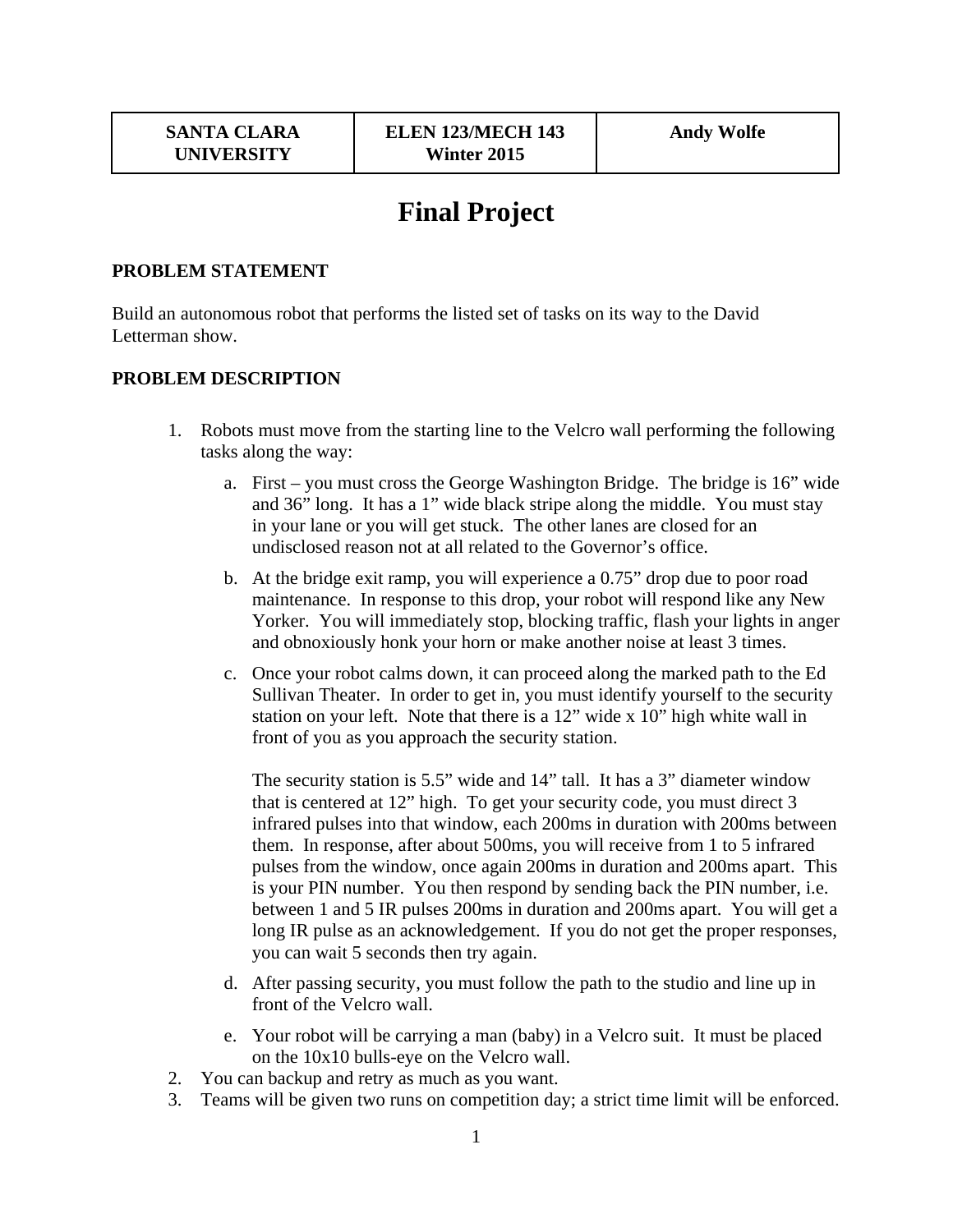## **GENERAL RULES**

- 1. The competition will be held at the scheduled final exam time for the course: Thursday, March  $19<sup>th</sup>$ , 9:10-12:10. All team members are required to be in attendance and on time to the event.
- 2. Robots will be inspected prior to competing to ensure they meet the rules and specifications. We will arrange for a pre-inspection during office hours if you have anything you want evaluated in advance.
- 3. You can get credit for any part of the lab except for the Velcro wall if you demo that to Dr. Wolfe, or one of the lab TAs more than 24 hours prior to the final competition or if you perform these tasks during the final competition.
- 4. Teams/robots that do not follow the rules and specifications will be disqualified.
- 5. Changes to competition format, rules, and/or outline will be posted to Camino.
- 6. Competition scoring and judgment will be final.
- 7. Questions about the competition and/or rules can be emailed to awolfe@scu.edu.
- 8. This document and the project rules are subject to minor changes at the discretion of the TA's and professor as needed.

## **ROBOT DESIGN RULES**

- 1. Robots must be autonomous. This means that the robot cannot receive any input from team members or devices not aboard the robot. This includes, and is not limited to, any forms of wireless transmission.
- 2. Only one robot is allowed per team.
- 3. It is the team's responsibility to design, build, and test the robot.
- 4. Your robot can be any size. It must fit through the field. You can cut the platform or substitute for it if you wish.
- 5. The power supply for the robot's motors must be the provided 9.6V battery, which must be carried on-board. You may use the 9V battery to power other components.
- 6. The robot should not damage the arena or anything in it.
- 7. Use of toxic, flammable, or otherwise harmful/dangerous substances is strictly prohibited. Non-toxic, non-combustible gasses or liquids (i.e. water, compressed air, CO2) can only be used with prior approval from Dr. Wolfe. Approval will require:
	- a. Documenting all components that will be under pressure
	- b. Presenting a complete design for all hydraulics
	- c. Getting a signed note from a Mech. E. professor stating that he/she has reviewed your design and does not find it to be a safety hazard.
- 8. Use of Lego<sup>®</sup>, K'NEX<sup>®</sup>, or other off the shelf kits is not allowed. Gear and pulley assemblies are an exception to this clause (check with professor/TA's).
- 9. Teams need not spend any money on their robots. Scrap parts are fine. If you do spend money, teams shall spend no more than \$300 on their robot. Teams will need to submit any and all receipts for outside parts used in their robots. You can pro-rate purchases based on what is used in the robot. Scrap or junk counts as free.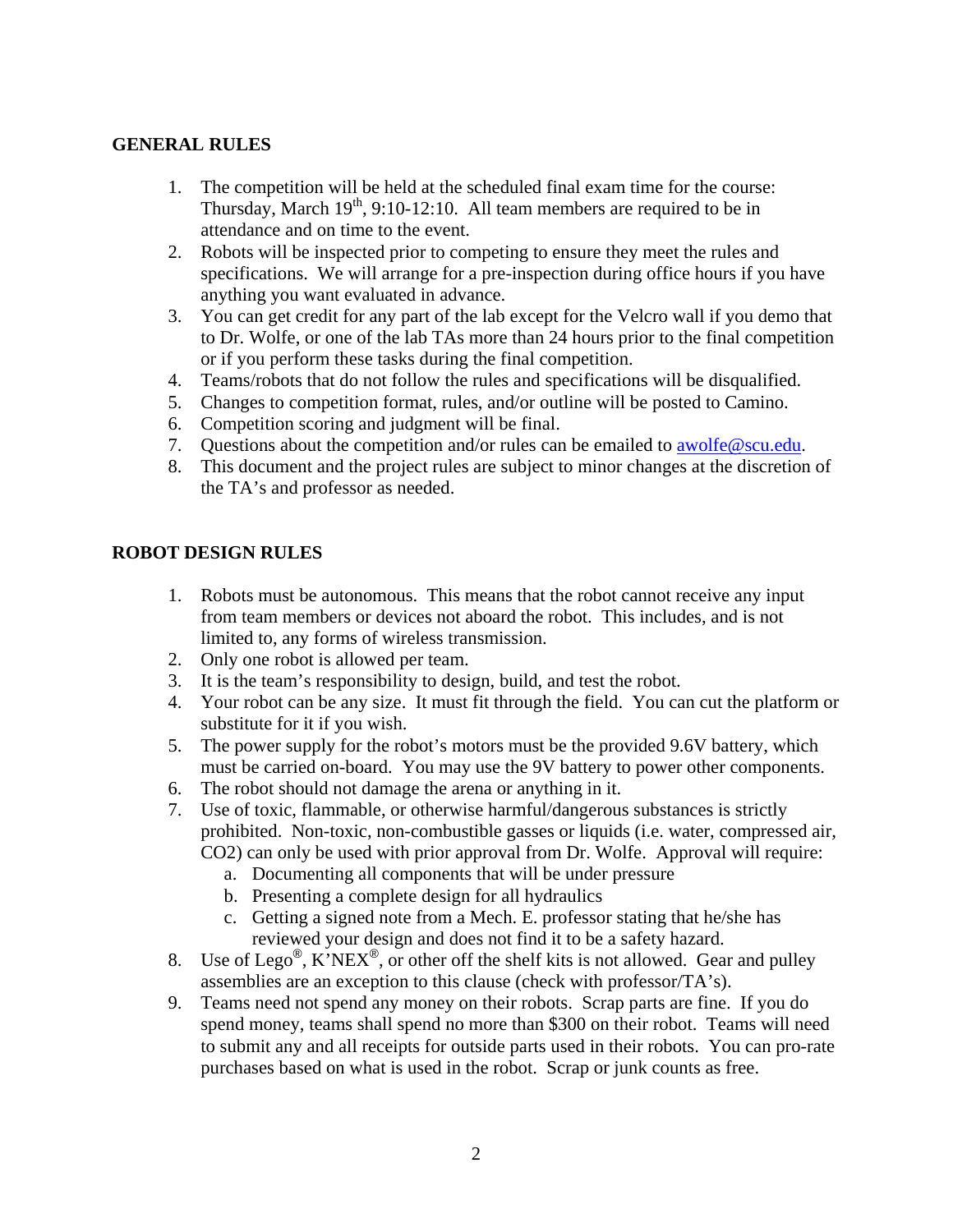- 10. Any and all of the components provided in the lab portion of ELEN 123/MECH 143 may be incorporated into the design (and count as free). Extra copies of these parts may be available. Check with the TAs/Prof.
- 11. Lab parts cannot be physically modified or damaged without express permission. Teams and/or individuals responsible for damage or modification without permission bear the responsibility of replacement.
- 12. The robot cannot leave anything behind on the arena (i.e., no detaching parts).
- 13. Judges reserve the right to terminate a robot's run, declare disqualification, or give instruction when necessary (e.g. if an unsafe event develops, or if the arena is in jeopardy).
- 14. The robot must start with the push of a single button. You can perform a calibration procedure prior to starting.

# **ARENA**

- 1. The arena floor is an unpainted wooden surface with black lines. It is generally flat, but may have minor anomalies such as tape. It is 45" wide and 93" long. It will get dirty.
- 2. A measured drawing of the field is at field sketch 2015.pdf. Since I am building them by hand, all measurements are approximate.
- 3. A 1" wide black making tape line will mark a route as shown in the field sketch. Note that there are places where the line splits or where there are perpendicular alignment marks.
- 4. The finalized arena with the security station will be available to students for practice and testing purposes during posted lab build hours; during office hours, and whenever you can talk someone into letting you into the Maker lab. We expect to get the final fields assembled by 3/2.
- 5. Robots will be expected to navigate turns that are both curves and angles up to and including 90 degrees.
- 6. Robots must deal with lighting conditions present at the competition venue. (indoor classroom lighting)

## **COMPETITION RULES**

- 1. The order of teams on competition will be decided at random, and posted the morning of the competition.
- 2. Robots will undergo inspection prior to competing. Finalized BOM's and receipts must be presented at inspection time.
- 3. Each round is 5 minutes long, *maximum.*
- 4. Each team will run their robot in Round 1, after which there will be a 10-minute break.
- 5. Following the 10-minute break, Round 2 will commence with teams competing in the same order as Round 1.
- 6. Only the best round for each team will be scored.
- 7. Teams *will* be allowed to repair, modify, tweak, or otherwise change their robot when not competing (i.e. after/in between runs).
- 8. Teams must be at the arena two minutes prior to their specified start time.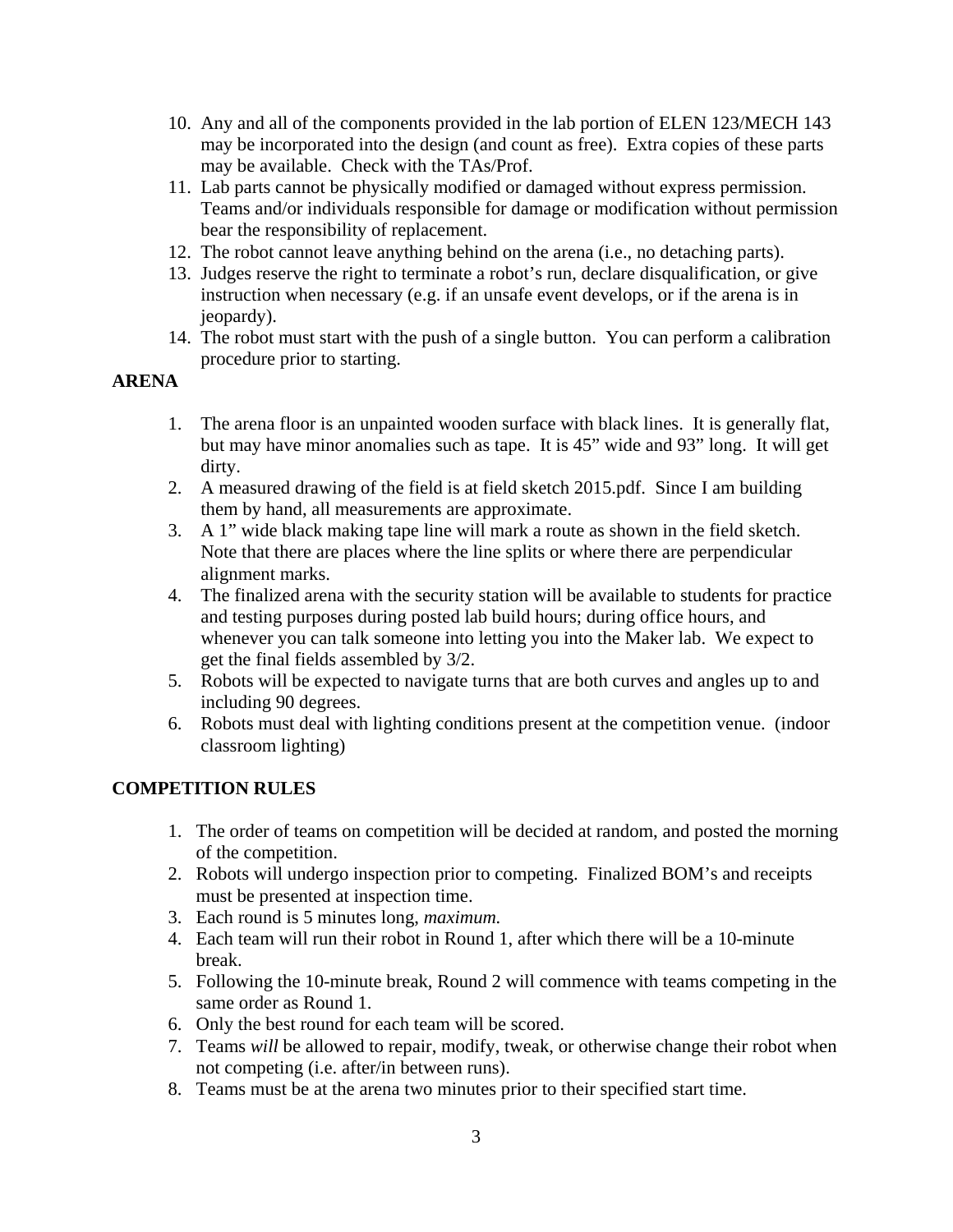- 9. If a robot fails to move for one minute at any point of its run, it will be disqualified for that round. Useful movement of actuators other than drive wheels counts as moving.
- 10. Robots found to damage the arena will be disqualified for that round.
- 11. Teams will not be allowed to modify the arena in any way at any time.
- 12. Teams will be allowed to position their robot at the **START** prior to a run, and press the start button when the judge starts the timer. All other actions of the robot must be autonomous.

## **SCORING**

## *Competition scoring:*

Competition scoring will be based on the following criteria:

- 1. **Line Following** The robot platform must follow the black line on the competition surface. 5 points will be awarded for following the black line from its beginning to the security station and another 5 points for following the black line to the Velcro wall.
- 2. **Complaining**  The robot must stop, flash lights, and make sounds immediately after falling off of the bridge. 5 points. Partial credit if the reaction is late.
- 3. **Wall Positioning**  The robot platform must position itself in front of the security station. 5 points will be awarded for pointing a sensor into the security station window.
- 4. **Security Code**  Getting the security code and repeating it to the security station is worth 5 points.
- 5. **Velcro Wall** Get your man to the Velcro wall. 5 points if he touches the wall. 10 bonus points for a bulls-eye. 5 bonus points for the center ring or 3 bonus points for the outside ring. 5 bonus points if no part of your robot crosses over the back of the 1.5" security wall that is 10.5" in front of the Velcro wall.
- 6. **Time**  All teams will be ranked in order of time required to complete a run (lowest first) and bonus points awarded as follows:  $1<sup>st</sup>$  place: 15 points,  $2<sup>nd</sup>$  place: 10 points,  $3^{rd}$  place: 6 points,  $4^{th}$  place: 4 points, and  $5^{th}$  place: 2 points. All others receive zero (0) bonus points. Note: teams who do not successfully complete the challenge (this means hitting the Velcro wall or at least coming within an inch or two) will not be ranked for time.

*Penalties*: Major violations of the rules will result in disqualification of the run and a loss of points.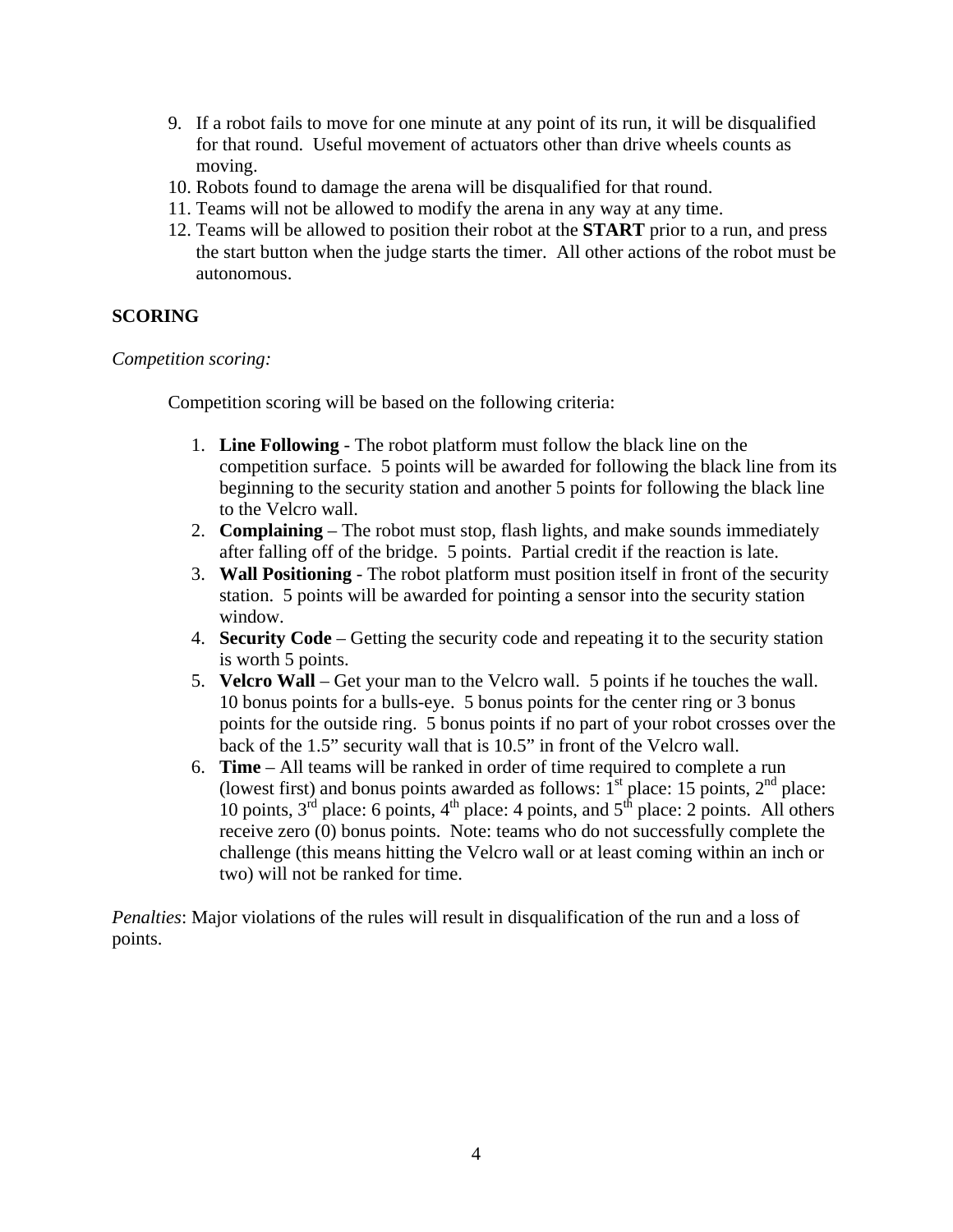# **DELIVERABLES AND SUGGESTED MILESTONES**

| <b>Date</b> | <b>Suggested Milestone</b>                                                                                                                                                                        | <b>Deliverable</b>                                        |
|-------------|---------------------------------------------------------------------------------------------------------------------------------------------------------------------------------------------------|-----------------------------------------------------------|
| 2/17/15     | Wall positioning                                                                                                                                                                                  | Positioning robot a fixed distance from a<br>wall (Lab 7) |
| 2/24/15     | Drive motors; wheels, "third wheel",<br>battery; H-bridge, and Arduino<br>permanently mounted.                                                                                                    |                                                           |
| 2/28/15     | Develop overall plan for robot                                                                                                                                                                    |                                                           |
| 3/2/15      | Circuit schematics including assigning<br>Arduino pins for all sensors and actuators.<br>List of components and supplies to beg,<br>borrow, make or buy.<br>Mount all sensors in final locations. |                                                           |
| 3/3/15      | Mechanical drawings for all additional<br>components.<br>Plan for fabrication and/or assembly.                                                                                                    | Demonstrate Basic Line Following<br>(Lab 8)               |
| 3/7/15      | Security Station Protocol Tested                                                                                                                                                                  |                                                           |
| 3/10/15     | Line following code completed and tested<br>for actual field layout.                                                                                                                              |                                                           |
| 3/12/15     | Detect bridge drop-off and complain                                                                                                                                                               |                                                           |
| 3/15/15     | Follow entire path on the field                                                                                                                                                                   |                                                           |
| 3/17/15     | Velcro Man working                                                                                                                                                                                |                                                           |
| 3/19/15     |                                                                                                                                                                                                   | <b>Final Demonstration</b><br>Receipts<br><b>BOM</b>      |

Note: One set of deliverables per team is sufficient.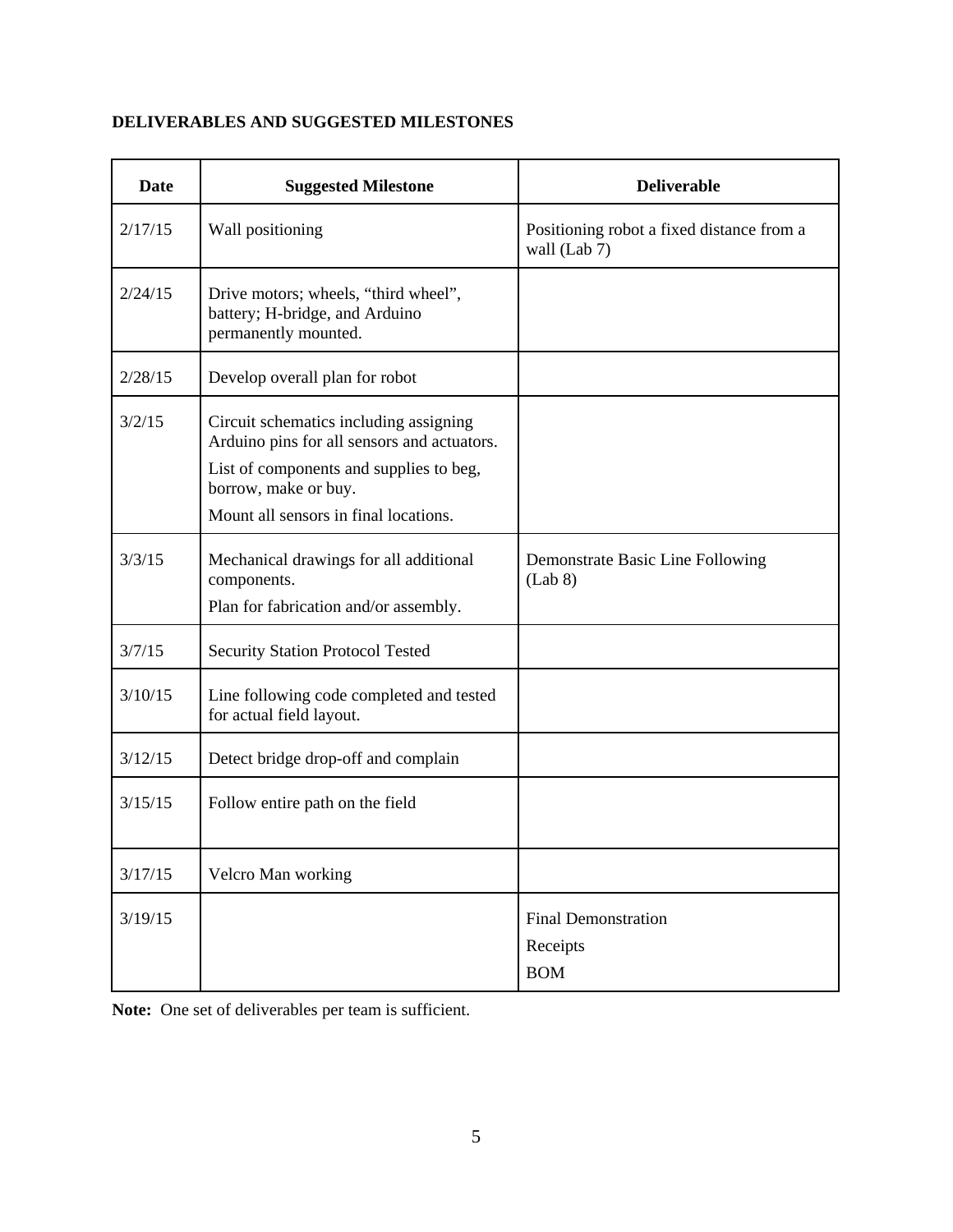#### **SAMPLE VIDEOS**

Below are some videos of similar competitions done by undergraduate mechatronics classes.

http://www.youtube.com/watch?v=hG9tZ9O60dA http://www.youtube.com/watch?v=1hk-LV1laK8&feature=related http://www.youtube.com/watch?v=SKRm2R38Flg

Some potential sources of materials and parts:

Amazon Small Parts: http://www.amazon.com/exec/obidos/tg/browse/-/16310091/ref=16310091

Digi-Key: http://www.digikey.com/

Mouser Electronics: http://www.mouser.com/

Halted Electronics: http://www.halted.com/ 3500 Ryder Street Santa Clara, California 95051

McMaster Carr http://www.mcmaster.com/

TAP Plastics: 1212 The Alameda San Jose, CA 95126

Lowes: 1115 Coleman Ave San Jose, California 95110

Grainger Industrial Supply 1190 Kern Ave Sunnyvale, CA 94085

Polulu Electronics https://www.pololu.com/

**Solarbotics** https://solarbotics.com/

Adafruit http://www.adafruit.com/

Parallax http://www.parallax.com/

Sparkfun https://www.sparkfun.com/